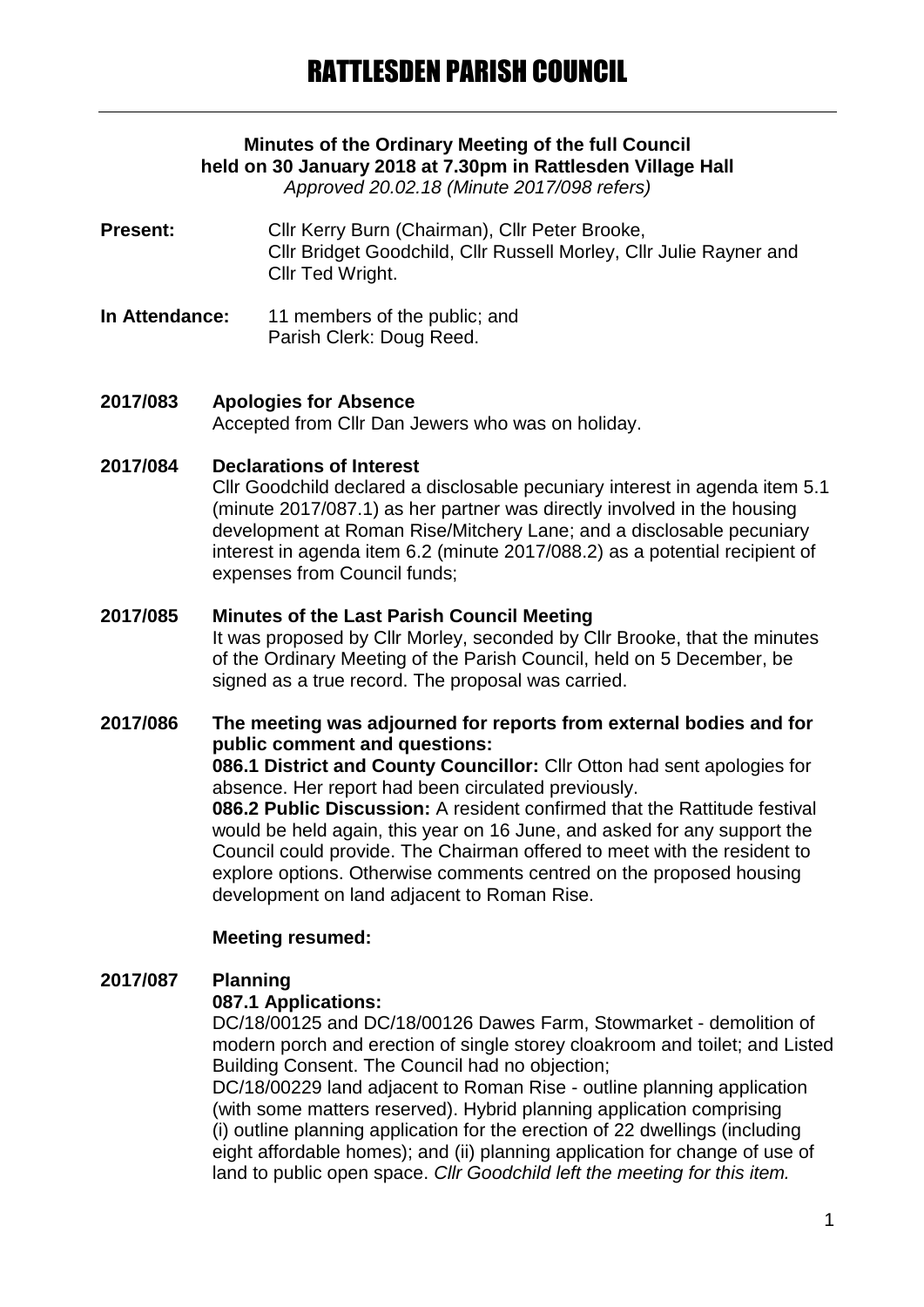After some discussion, and in the light of resident concerns, it was agreed that the Council view on this application be deferred pending an 'open meeting' on the subject which would be scheduled for 6 February. Councillors would then formalise a response at the next Ordinary Meeting of the Council which, it was subsequently agreed, should be brought forward from 27 February to 20 February; and

DC/18/00442 6 Rectory Meadow - fell one pine tree. Councillors had some concerns about the need for this tree to be removed but resolved to seek the advice of the Council Tree Officer whose judgement would be used as the basis of the response to Mid Suffolk District Council.

**087.2 Applications - Responses:** Given a deadline in advance of the meeting, councillors had necessarily considered application DC/18/00030 Orebic House, High Street - removal of one pine tree, two horse chestnut trees and one hawthorn tree. The Council had no objection.

**087.3 Decisions:** It was noted that applications DC/17/04714 Corner Farm Bungalow, High Town Green, DC/18/00030 Orebic House, High Street and DC/17/05100 Rose Cottage, High Town Green had been granted.

**087.4 Community Space (Application DC/18/00229):** The Council resolved that should the housing development on land adjacent to Roman Rise be granted planning permission, that it would be prepared to take on the ownership of the community space encompassed by the application. In agreeing in principle, councillors were mindful of the fact that this would not preclude any objection to the application itself; and, further, that any agreement would be subject to an exploration with the developer about what conditions and facilities might apply to the land.

## **2017/088 Finance**

**088.1 Financial Report:** The report to 31 December was received. It was noted that the TSB current account stood at £6,048.24 and the deposit account at £13,506.22 further to which it was proposed by Cllr Goodchild, seconded by Cllr Morley, that the reconciliation be approved and duly signed. The proposal was carried.

**088.2 Payments and Income:** It was proposed by Cllr Burn, seconded by Cllr Morley, that the schedule of payments be approved. The proposal was carried. The schedule comprised the following:

- Litter-picker: salary (January) £144.98;
- Clerk: salary (January) £309.69;
- HMRC: PAYE (January) £77.20;
- The Felsham Gardeners: Cemetery hedge-cutting £350.00;
- Mr Roger Heard: 447th Bomb Group Memorial grass-cutting £60.00 (Section 137 expenditure);
- Rattlesden Village Hall Committee: village hall hire £30.00;
- Clerk: reimbursement of costs of voucher for internal auditor £40.00 (Chairman's allowance); and
- ◆ Clerk: administrative expenses £54.16:
- Cllr Goodchild: reimbursement of costs for World War I commemorative services - £135.00 (Section 137 expenditure);
- Mid Suffolk District Council: grass-cutting and grounds service £175.00 + £35.00 VAT;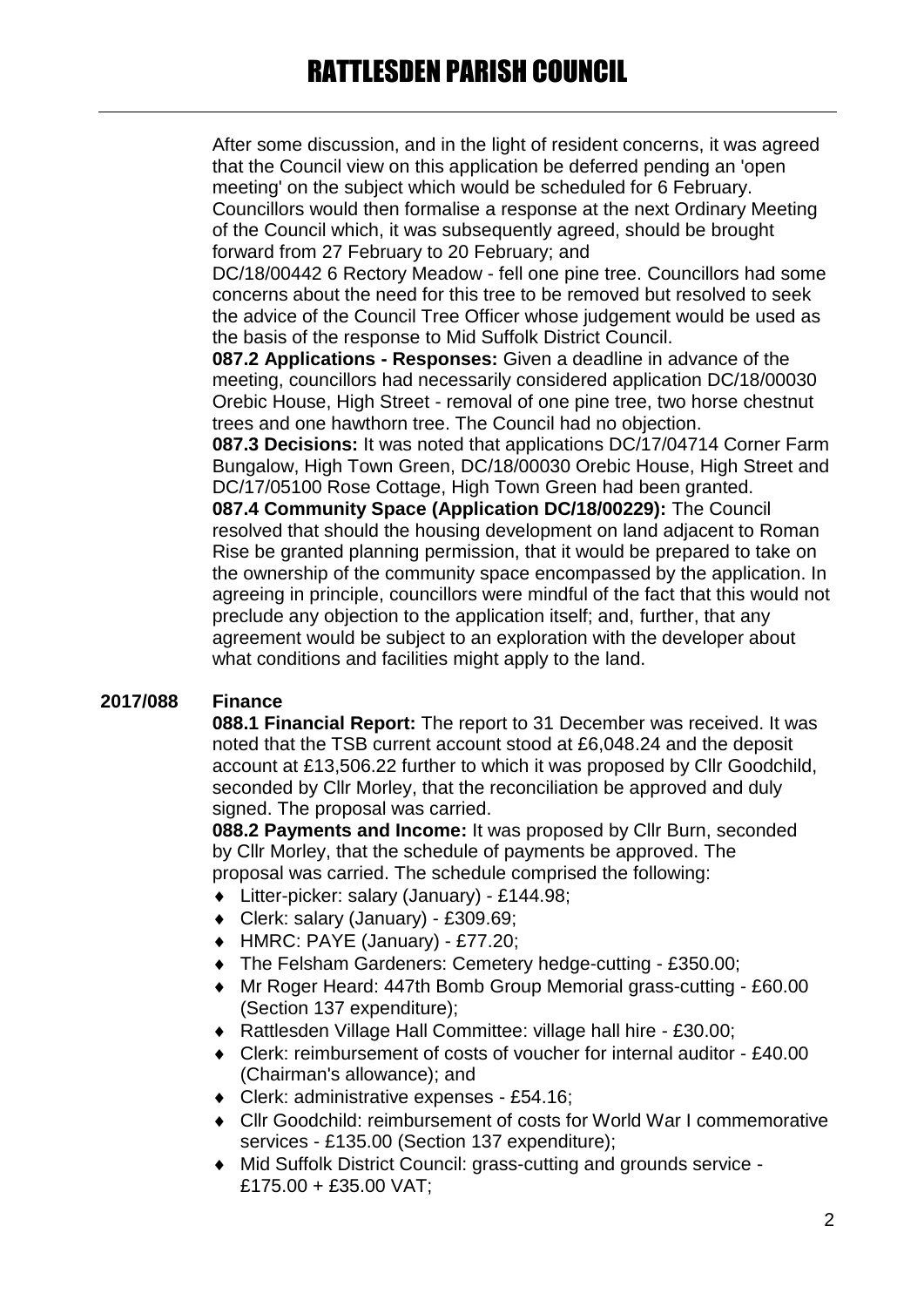- Mid Suffolk District Council: refuse sacks £26.98 + £5.40 VAT;
- Rattlesden Parochial Church Council: contribution towards the printing costs of "Revelations" - £50.00 (Section 137 expenditure); and
- ◆ Anglian Water: Cemetery water £14.63.

An additional payment was approved, not listed on the schedule. This was to Mr Nigel Mayall for £35.00 for emergency tree work at Cemetery Green following damage caused during recent high winds. Income received was duly noted as follows:

TSB: business (deposit) account interest (December) - £0.59;

- TSB: business (deposit) account interest (January) £0.54; and
- Andrew Bingham Independent Funeral Service: Cemetery fees £100.00

**088.3 Grass-Cutting 2018:** Consideration was given to the renewal of the service offered by Mid Suffolk District Council to cut the grass in three village sites at a cost of £181.00 plus VAT. It was proposed by Cllr Rayner, seconded by Cllr Burn, that the service agreement be accepted. The proposal was carried.

**088.4 Budget 2018-2019 and Precept 2018-2019:** Councillors debated the budget for the forthcoming year given several known areas where costs were due to rise. It was felt that some flexibility was needed within the budget to enable the Council to provide more support to village initiatives, support on-going and developing projects, fund asset repairs and maintenance, and work required at the extended Cemetery. Taking all matters into account, it was proposed by Cllr Morley, seconded by Cllr Brooke, that Parish Council element of the Band D council tax be raised by £6.00 with the effect of increasing the precept requirement to £12,590.00. The proposal was carried.

**088.5 Cemetery Grass-Cutting:** Five potential contractors had been invited to submit bids to undertake grass-cutting and related services at the Cemetery for the next two years. It was proposed by Cllr Burn, seconded by Cllr Morley, that the quotation from The Felsham Gardeners be accepted. The proposal was carried.

**088.6 Chairman's Allowance:** Further to the voucher already agreed for the internal auditor, it was resolved that a £25.00 gift be secured for presentation to the bugler who committed to the services held to commemorate the Rattlesden service personnel who died in World War I.

## **2017/089 Council Governance**

**089.1 New Legislation, Codes or Regulatory Issues:** It was noted that the General Data Protection Regulation would come into force in May and that there were important implications for the Council. The Clerk would prepare a briefing note and action list to be brought back to either the February or March Council meeting.

**089.2 Risk Register, Policies and Internal Controls:** There were no decisions or actions which impacted upon the Council risk register, policies or internal controls.

### **2017/090 Correspondence**

There were no issues arising from the list of correspondence.